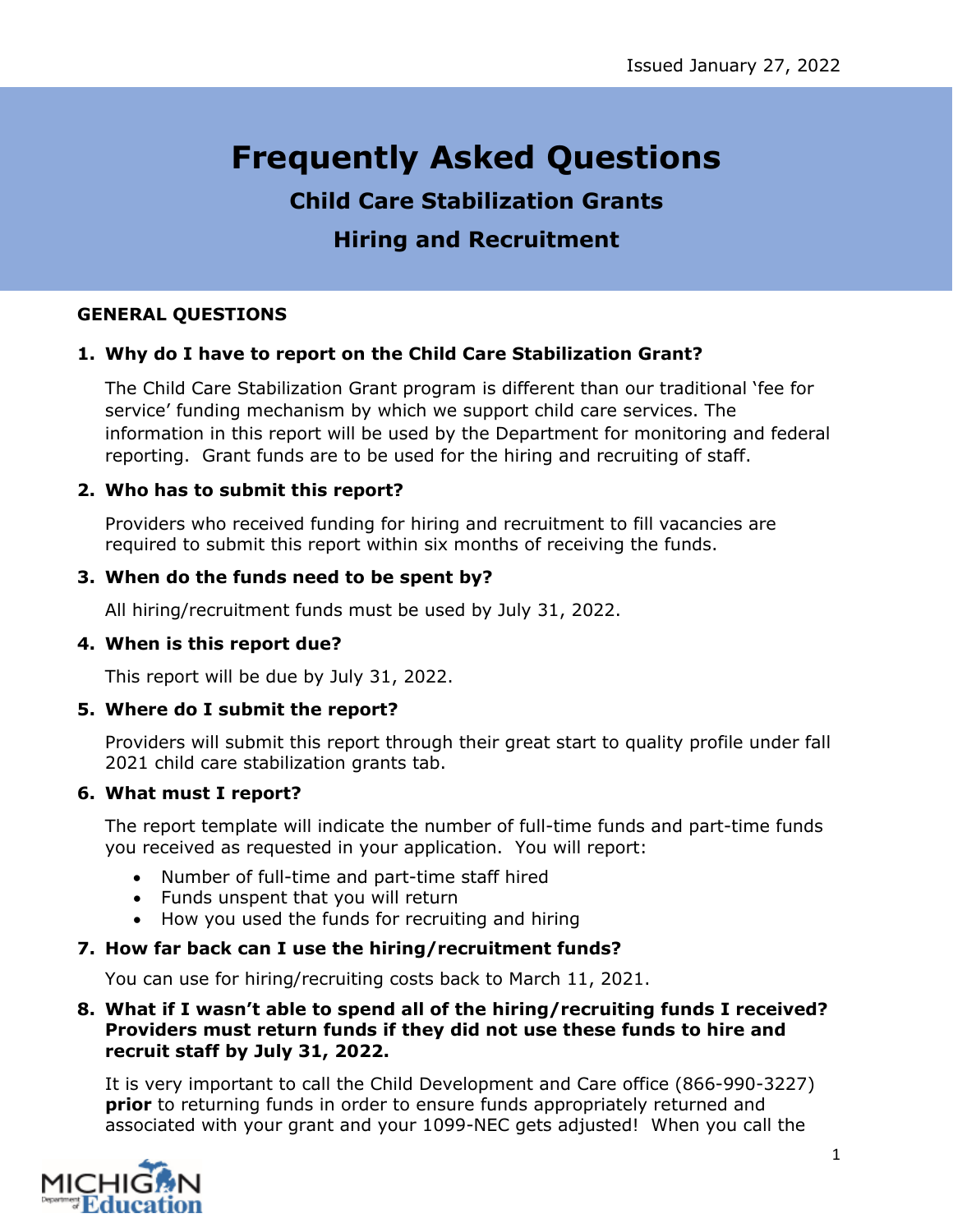Child Development and Care office you will be asked to provide the following information:

- a. Phone number
- b. Provider license number
- c. Reason for returning funds

## **9. Will there be assistance offered in completing required reporting?**

Yes. Technical assistances will be available for all provider-types eligible for the grants. Providers can contact their Great Start to Quality Resource Center or another community partner you normally work with. For assistance with reporting at 877- 614-7328. Additional resources will be available at [www.michigan.gov/childcare.](http://www.michigan.gov/childcare)

## **10. How long am I required to keep records?**

The Child Development and Care program requires that all documentation of how the funds are expended be kept on file for four years. Programs must maintain receipts for all actual expenses reported to the Department for hiring/recruiting.

The Department will be performing an audit on these grants. We encourage you to upload your receipts and documentation directly into your great start to quality profile/grant application as you are completing the report to save you time later and ensure you can locate the documentation.

## **11. If I want to upload my supporting documentation, how do I do that?**

Supporting documentation can be added at any time. Go into your great start to quality profile and to the approved fall 2021 stabilization grants. Select the Receipts Tab Select the Grant Period (Fall 2021) Enter the Vendor Name Select the Receipt Date Enter the Purchase Amount Enter a brief Item Description Select Choose File to upload a receipt from a saved file on the device Select Save

## **12. What are the grant certifications?**

Grant certifications remain the same as the original applications. You will be certifying that you:

- Have spent grant funds on allowable expenses
- That you will participate in monitoring activities and provide requested documentation
- When you must notify the Department

## **REPORTING REQUIREMENTS**

## **1. How do I report on how I spent my hiring and recruitment funds?**

The report will prepopulate the amount of funds you received for hiring/recruiting. You will be asked to report on each full-time and part-time position requested.